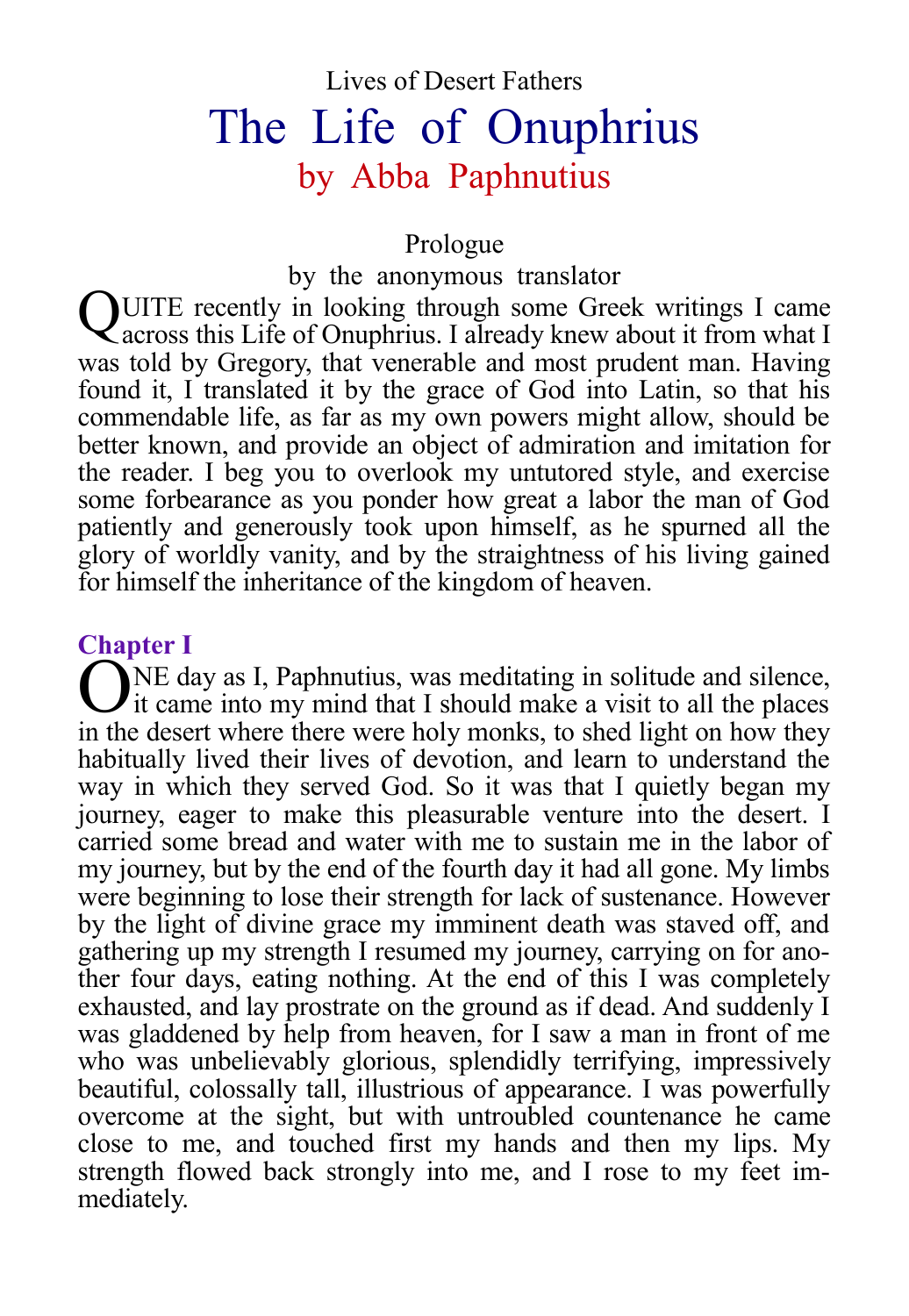By God's good favor I kept on going through the desert for 17 days, to arrive at whatsoever place the Lord wished to show me, unworthy servant though I am, until such time as I might cease from my labor.

# **Chapter II**

As I was wearily resting, and thinking of how I had struggled to arrive at where I was, I saw in the distance a man terrible to behold. He was covered all over in hair like a wild beast. His hair was so thick that it completely concealed the whole of his body. His only clothing was a loincloth of leaves and grasses. The very sight of him filled me with awe, whether from fear or wonder I was not quite sure. I had never before set eyes on such an extraordinary sight in human shape. I didn't know what to do, but as I valued my life I took refuge in flight, and clambered hastily up a nearby cliff face. In trembling haste I hid myself under some thick leafy plants, breathing heavily. Age and abstinence had nearly become the death of me. The man saw me on the cliff and cried out to me in a loud voice. "Come down from the mountainside, you man of God. Don't be afraid. I am just a frail mortal man like you."

Reassured by these words I recovered my wits and came down, and going up to the holy man, hesitantly prostrated myself at his feet.

"Get up, get up," he said. "You mustn't kneel before me. You too are a servant of God and your name is Paphnutius, beloved of the Saints." I got up at once, and although I was very tired it was with great joy that I sat down in front of him, with a keen desire to know who he was, and what sort of a life he lived. "God who has guided me through the desert has fulfilled my heart's desire," I said. "My limbs and joints which were almost disintegrating already begin to feel refreshed. But my mind still thirsts for enlightenment. Tell me, reverend sir, with a fervent heart I beg you, I appeal to you in the name of Him, for the sake of whose love you inhabit the lonely wastes of this desert, whence did you come, what is your name, how long have you been here. I beg you, tell me plainly." He could obviously see how keenly I wanted to know about the purpose of his life, and he gave me his answer.

# **Chapter III**

"I can see how earnestly you wish to know about the tribulations of my long life, beloved brother. Have no fear, I shall tell you everything, right from the beginning. I am called Onuphrius, an unworthy sinner, and I have been living my laborious life in this desert for nearly seventy years. I have the wild beasts for company, my regular food is fruit and herbs, I lay my miserable body down to sleep in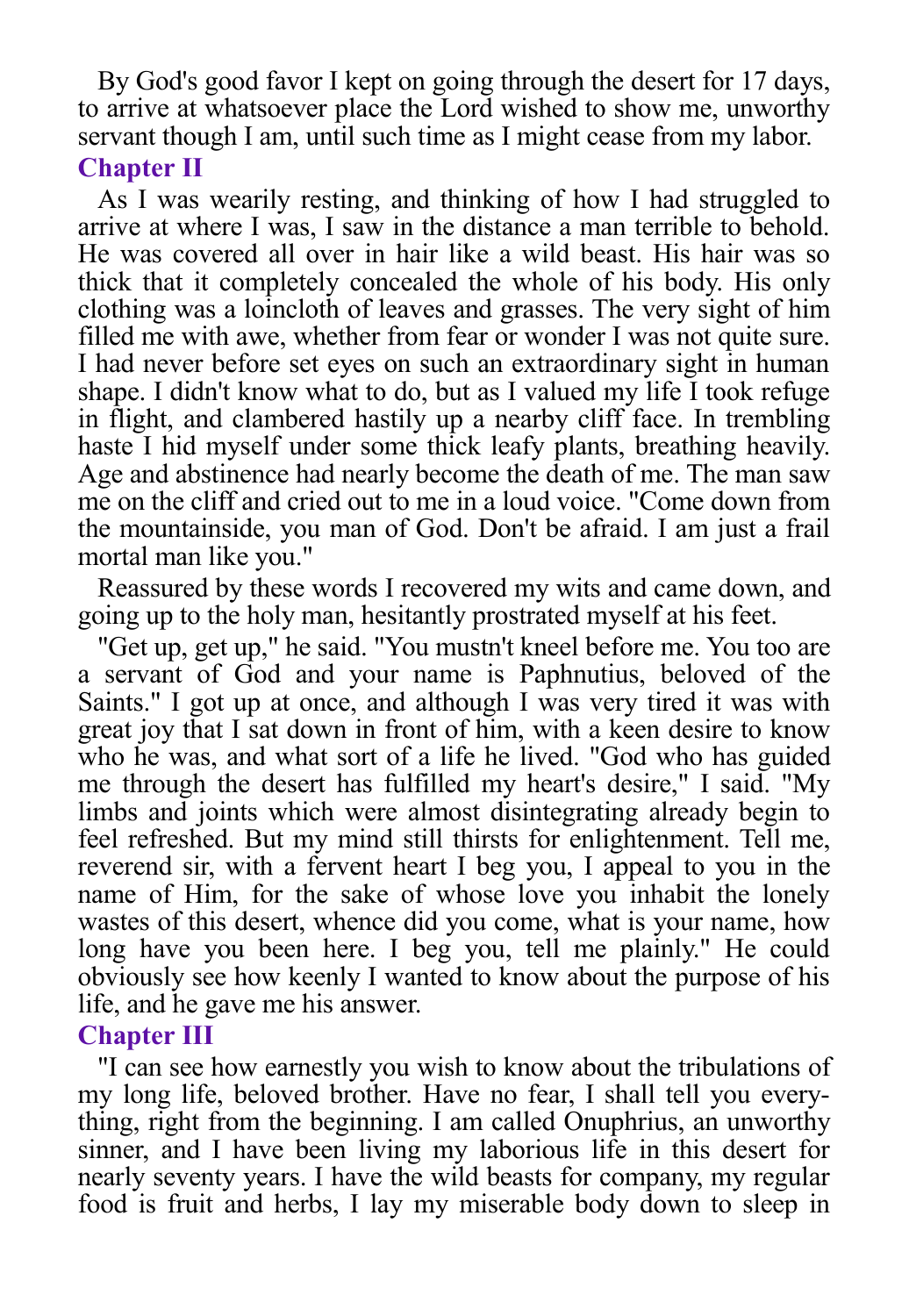mountainsides, in caves, and in valleys. Throughout all these years I have seen no one except you, and I have not been supplied with food by any human being.

"I was brought up in the monastery of Hermopolis in the Thebaid, where there were about a hundred monks. Their life was such that they lived equably with each other in will and in deed. They were of one heart and one spirit, bowing their heads under the yoke and discipline of a holy rule, unworried by the ups and downs of life in the world. What pleased one pleased all. They walked before God with holy minds, pure faith, and perfect charity. Night and day they never ceased serving him with meekness and patience. They had such a love of silence, as part of their abstinence, that no one dared say a word, except by way of asking a necessary question or giving an apposite answer. I too received there the food of holy doctrine in my youth, there I learned from the brothers the model of a regular life. I was secure in the love they had for me, and they diligently instructed me how I ought to serve the commandments of God.

#### **Chapter IV**

"Above all I frequently heard the venerable brothers praising the life of our holy father Elias, who disciplined himself in the desert with such abstinence and prayer that the Lord found him worthy to be given exceedingly great virtues. As he was carried away in a chariot of fire, he imparted his gifts of the holy Spirit to his disciple, and in his old age he did not see death (2 Kings 2.12). Then they would go on to the example of the blessed John Baptist who shines brightly through the pages of the New Testament. Throughout a period of many years he had been called aside for a special divine purpose, disciplining his body until such time as he was counted worthy to baptize the Redeemer of the world, when he pointed up to the heavens and declared him to be the Lamb of God.

#### **Chapter V**

"As I listened to them talking of such things, I found I had questions to ask. "'Why do you stand in such awe of their life and miracles, good sirs,' I asked, 'and why do you rehearse their deeds so zealously? Are you not as strong as they were, living in the desert as you do? Or are you of less account than them?' "'My son', they replied, 'those who live without the help of any other human being are much stronger than we are. Each one of us is constantly being observed by everyone else, we all share in the celebration of the divine office, our food is ready for us at meal time, if anyone of us is ill or suffers from any other kind of human disability, the brothers are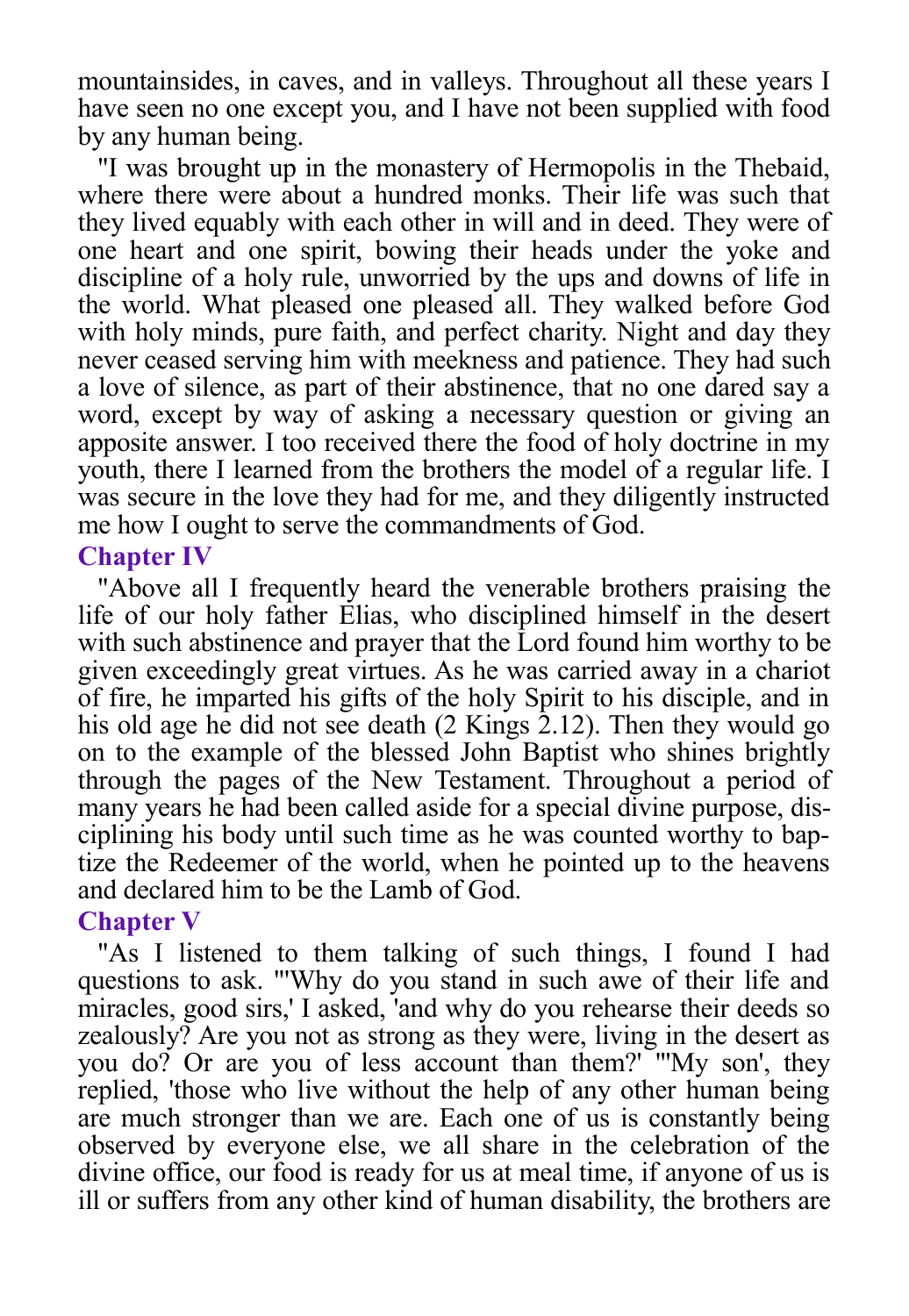there to care for us with all kindness. We live in spacious buildings which shelter us from the summer heat and from the rain in winter. We are protected from the turbulence of wind and tempest. But the monks in the desert have no comfort except in God. If at any time they are suffering trials and tribulations, or if they begin to wage war with the devil, that ancient enemy of the human race, who is there for them? Who can help them? But when human help is lacking, divine help is always present. And if they are hungry, who will feed them? If thirsty, who will give them water, where there is no food or water? It is beyond all doubt that desert places demand the maximum amount of labor, for the necessities of life are not readily available. The first essential for anyone deciding to live in solitude, therefore, is to be certain of standing firmly in the fear of God. They crucify their bodies in hunger and thirst, in labor and suffering. They fight manfully against the wiles of the devil, and against the fiery darts of the wicked they conquer with the sword of the spirit. That ancient enemy, the fount of all evil, strives always to bring them to ruin and enroll them in the company of the wicked, by undermining the good will with which they set out, by ensnaring their minds in thoughts of worldly pleasures, and making them weary of persevering in the work they have begun.

"'But the Almighty God never abandons those who put their trust in him, for he surrounds them with the armor of his power, and the attacks of Satan have no power against them, for they are protected by divine mercy from on high. They are constantly under the protection of the Angels of God who habitually bring them everything they need. They drink water from the stony rock (Psalms 78.15), which, being interpreted, is Christ. For it is written: "The holy ones who trust in the Lord will be strong, they shall rise up with wings as eagles, they shall fly and shall not fall, they shall run and not be weary" (Isaiah 40.31). And again: "Those who thirst shall be refreshed by heavenly fountains, and green leaves shall melt in their mouths like honey." (cf. Exodus  $16.31$ ).

"'Whenever the devil gathers his forces against them, they arise and lift up their hands to God, faithfully pouring out their prayers before the divine majesty. Help from heaven is there for them immediately, and the crafty arrows of the enemy are straightway destroyed. Have you not understood, my son, what is written in the Psalms? "He forgets not the suffering of the poor without end; the longsuffering of the poor will not last for ever." (Psalms 9.12). And again: "The Lord will hear them in the time of trouble, and will deliver them in the narrow places." (Psalms 107.19). "Truly each one shall receive his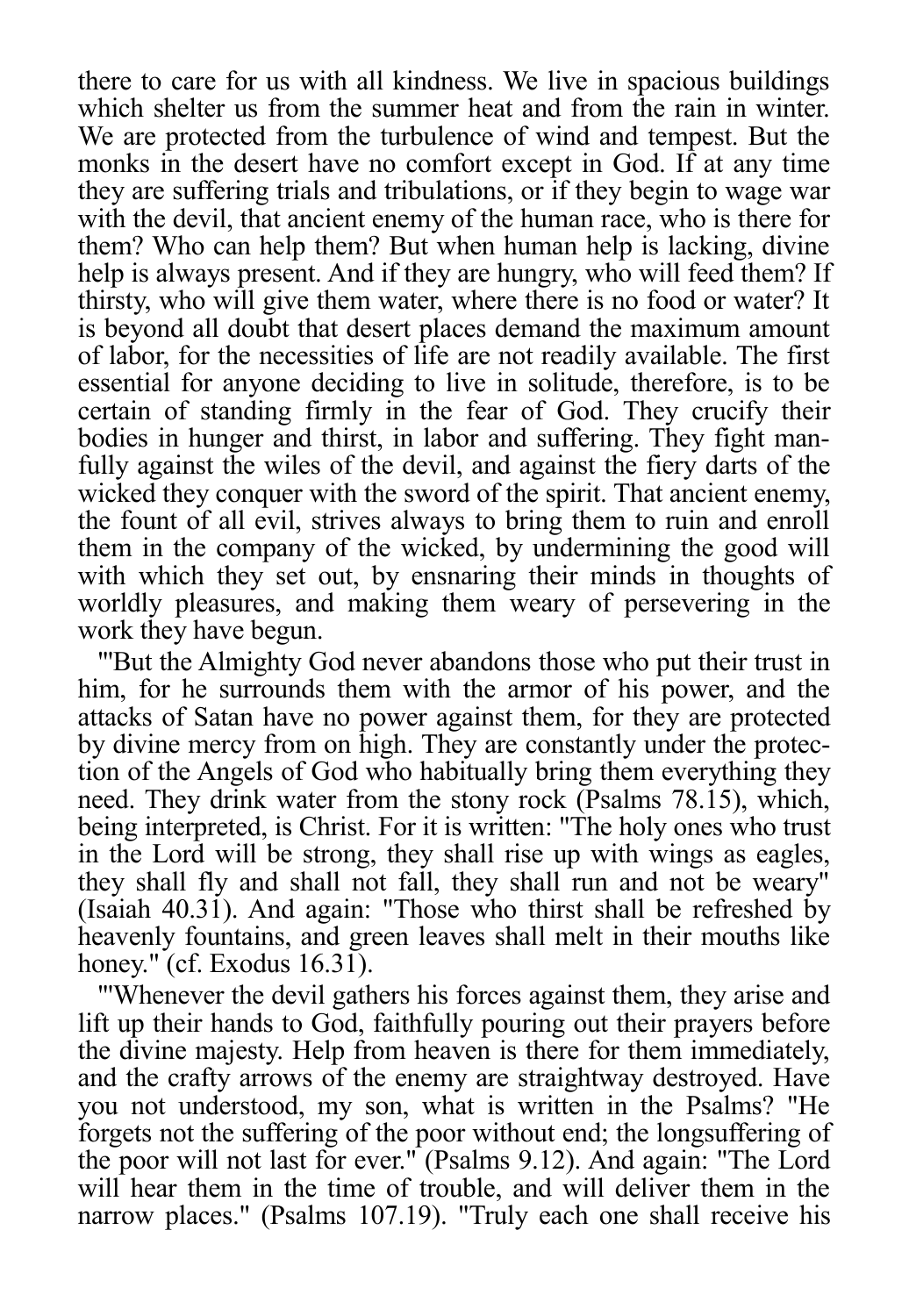reward according to his labor" (1 Corinthians 3.8). "Blessed is the man who is always fearful" (Proverbs 28.14), who seeks the will of God in this present life, and takes care of the weak. Rest assured, my son, that the Angels of God are always round about the righteous, and are ever enlightening their bodies and souls with power from above.'

# **Chapter VI**

"This was the instruction carefully given me in the monastery by the holy Fathers, and I began to picture silently the glorious bliss enjoyed in heaven, by those who for the love of God have endured great trials here on earth. My heart burned within me, my mind began to be set on spurning worldly joys completely, and seeking my heavenly Father with all my might, as the psalmist says: 'It is good for me to cleave unto God, and put my hope in the Lord my God.' (Psalms 73.28) **Chapter VII**

As a result of carefully thinking these things over I was moved to get up quietly in the middle of the night, take some bread and enough pulse to last me for a few days, and  $\overline{I}$  set off, trusting in the guidance and goodness of God to show me a place where I might live. As I went from that monastery in the mountains into the desert where I intended to remain, I suddenly saw a shining light in front of me on the way, which filled me with fear to such an extent that I thought I had better go back to the monastery whence I had come. Then suddenly I saw a man of most beautiful appearance come towards me out of that ray of shining light.

"'Fear not,' he said, 'I am your guardian Angel, whom God has assigned to you right from the beginning, to be with you by God's command and to lead you into the desert. Be perfected, walk humbly with God, labor joyfully, keep guard over your heart at all times, live uncomplainingly, persevere in good works. Rest assured I shall never leave you until such time as I shall bear you up into the presence of his Majesty most high.' "Thus spoke the Angel, who became my companion at the beginning of my journey.

# **Chapter VIII**

"We went on for about six or seven miles until we came to a rather insignificant looking cave. I went closer to see if there were anyone inside, and as is the custom of monks I humbly called out to ask a blessing. I suddenly saw a most holy man emerge, and I prostrated myself on the ground before him. But he stretched out his hands, lifted me up and offered me the kiss of peace.

"'Come inside, my son,' he said. 'You are my brother in the life of the desert. God grant that you remain always in his fear, and that all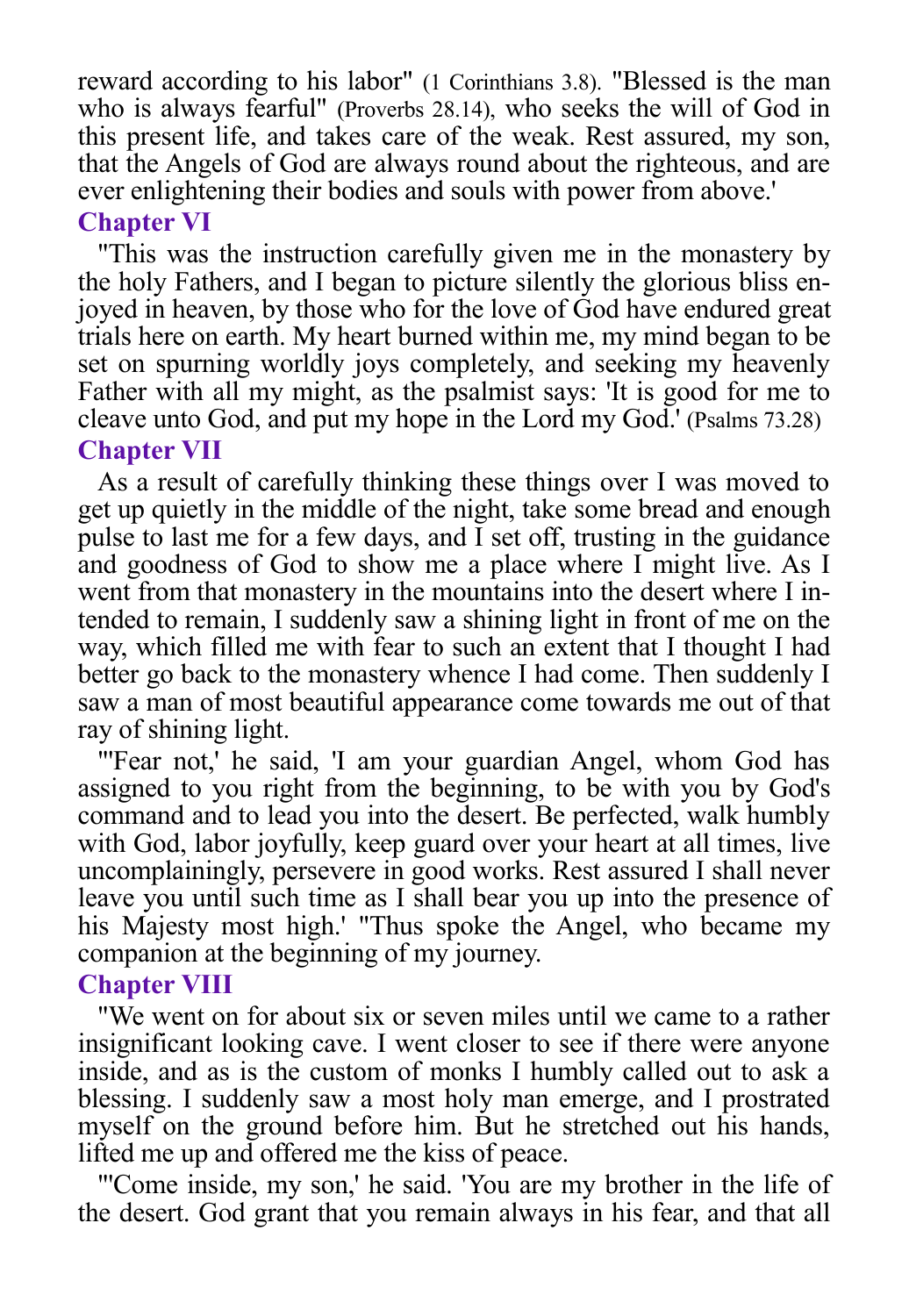your doings may be pleasing in his sight.' "I went in and stayed with him for many days, eager to know what he did, wanting to find out about his solitary life. He knew what it was I wanted to know, and in words of most loving kindness gave me some wonderful advice about how to counter the snares of the devil.

"'Arise, my son,' he urged me, after I had spent some days with him. 'Depart from me now. It is time for you to go into the inner desert, and there dwell alone in some other cave. Fight bravely, and you will overcome all the temptations of the devil. It is God's will that you be tested in this desert, to see whether you can fulfill all his commandments. "For his commandments are faithful and will endure for ever, grounded in truth and justice." (Psalms 111.7-8)

"Having said this, the holy man arose and came with me, and traveled with me for four days into the inner desert. On the fifth day we came to a place in Calidiomea, where there were some palm trees.

"'See, brother,' said the man of God, 'here is the place which God has prepared for you.' "And he stayed with me for a further thirty days, teaching me how to serve the teachings of God's commandments with watchful diligence. At last he commended me to God in his holy prayers, and went back to his own place. He continued to visit me once a year, and never ceased to admonish me with his godly words about how to live in simplicity and diligence.

# **Chapter IX**

"There came a time when he visited me as usual and fell down to the ground as he greeted me. He had given up his soul to the Lord and had fallen asleep. I was overcome with grief, and flung myself down, weeping floods of tears which rose up from within me. And then I took up his body and committed it to the earth of Calidiomea." **Chapter X**

"Holy father," I said, in reply to all that the most holy Onuphrius had said to me, "I sense that you must have persevered through some rather difficult adversities in this desert in the name of Christ."

"Believe me, beloved brother," the holy man replied, "I have endured such things in this desert that I have often thought I was very near death. There have been so many times in my life when hope has failed me and I have scarcely had any breath left in my body. Scorched by day in the heat and burning fire of the sun, exposed to dew and hoar frost by night, fainting from hunger and thirst - O how many such things have I suffered! I cannot tell you how many wounds and hard knocks must be suffered by anyone who is willing to die for the love of God, nor would it be right to do so. But the Lord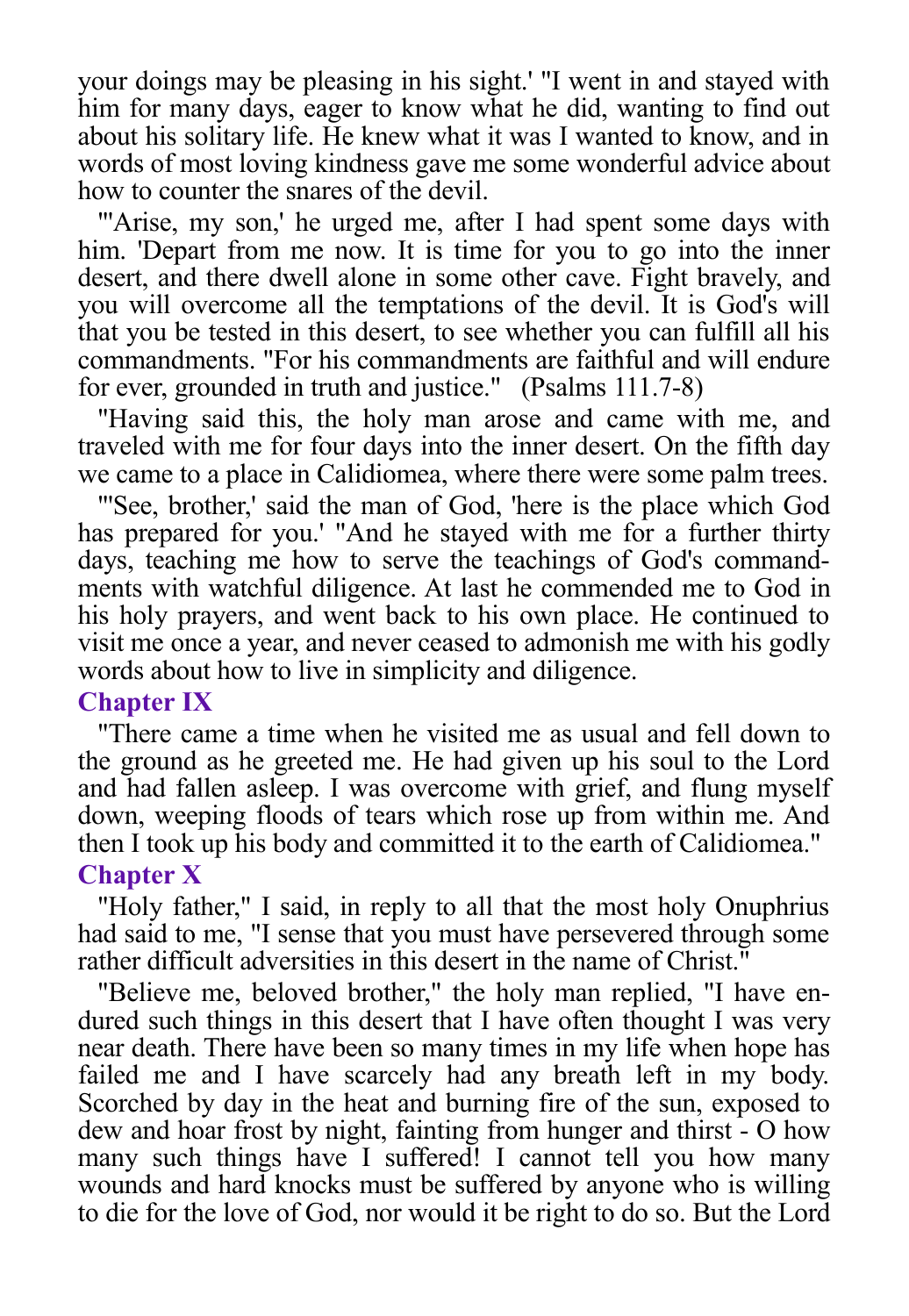rewards the labors of his saints (Wisdom 10.17), for his riches are beyond telling, nor can they be diminished. Through all the manifold pains and torments that I have suffered, cold and heat, hunger and thirst, his power has strengthened me with the heavenly riches of the company of Angels. By spurning food for the body I have been found worthy to receive the bread of heaven. My holy Angel has daily brought me bread, and water in due measure, to refresh my body lest it faint, that I might continue in the praise of God. The palm trees have this property, that the dates ripen twelve times a year. I picked them daily and ate them together with green herbs, and they were in my mouth as the honey and the honeycomb. In the Gospel it is written, 'Man shall not live by bread alone, but by every word that proceeds out of the mouth of God' (Matthew 4.4).

Brother Paphnutius, if you wish to fulfill the will of God, everything necessary is ready for you. For the Truth himself counsels you, 'Take no thought for what you shall eat, or what you shall drink, or what you shall wear, for your heavenly Father knows that you have need of all these things. Wherefore seek first the kingdom of God, and all these things shall be added unto you'" (Matthew 6 31-33). **Chapter XI** 

I was lost in admiration for what this blessed man Onuphrius was telling me about his deeds and labors. "Tell me, good Father," I asked, "do you receive Communion from anyone on the Sabbath, or Day of the Lord?"

"I find every Sabbath or Day of the Lord, that the Angel of the Lord has prepared the most holy Body and Blood of our Lord Jesus Christ to bring me. With his own hand he gives me these precious gifts, for the everlasting salvation of my life. Indeed all the monks who lead a spiritual life in the desert share in this joy. If perchance any holy hermit living in solitude has a desire to see another human being, he is carried up hence by an Angel into heaven where he can contemplate the vision of the souls of the righteous, shining like the sun in the kingdom of the Father. There, in the company of Angels, they see their own souls joined together with the souls of the blessed. And all who struggle in the battle with their whole mind, their whole heart and all their strength, abound in good works in order that they may be found worthy to share in the glory of that heavenly country with Christ and all his Saints."

As I listened to all these things that the venerable Onuphrius was telling me at the top of his little mountain where he met me, I was filled with such great joy that every hardship which I had suffered on my journey was banished into oblivion.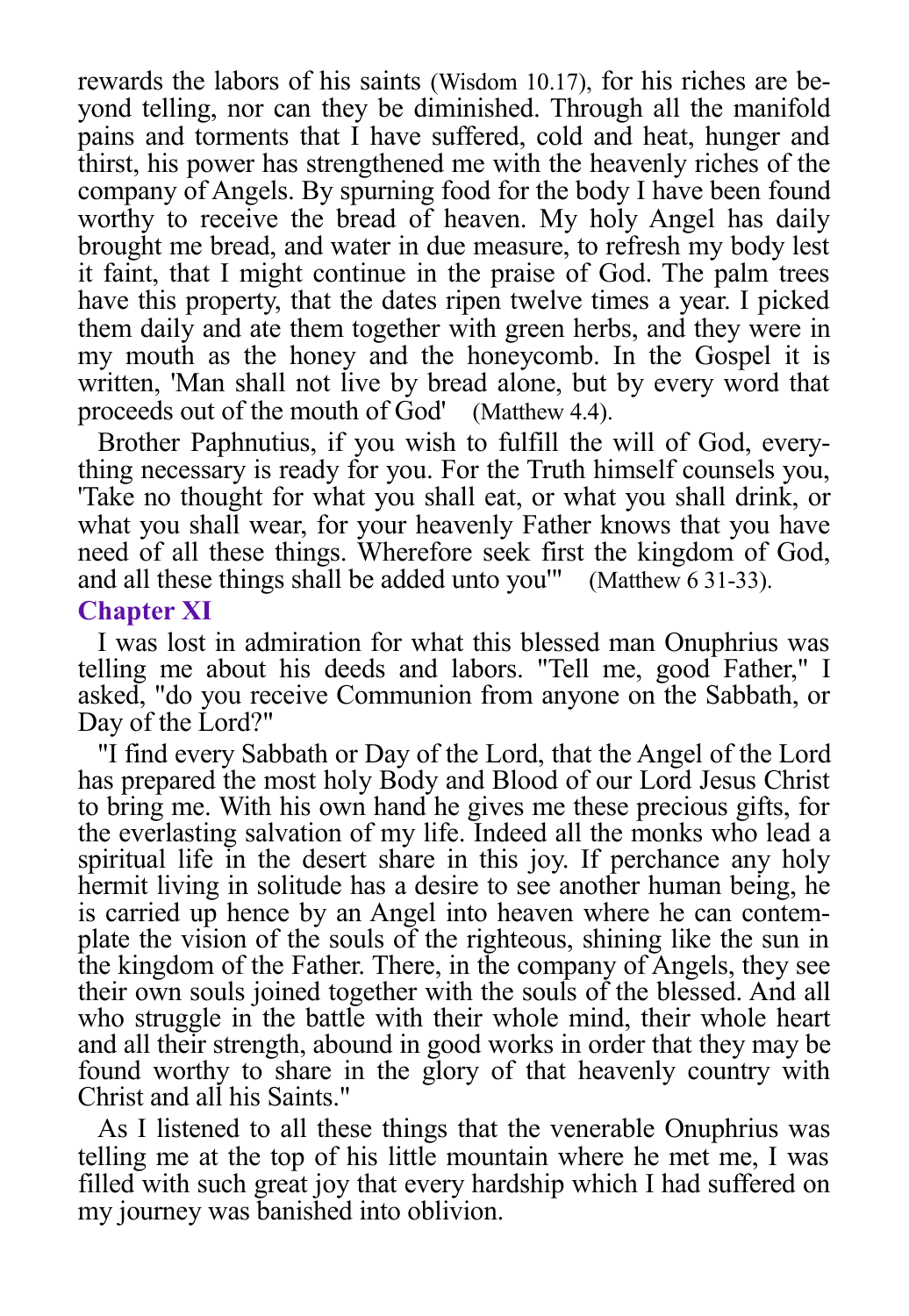# **Chapter XII**

"Father," I said, "I count myself to be numbered among the blessed for having been found worthy to meet you, and to hear of all your wonderful works. What you have told me is so beautiful, so honeysweet, and my heart is so pierced to the core, that I can truly say with the Psalmist, 'How sweet are your words to my taste, sweeter than honey and the honeycomb in my mouth." (Psalms 119.103).

"Come with me, my son," he said. "Come and see where I live. No more words for the moment."

He got up immediately, moved away, and I followed him. He led me on for about three miles until we arrived at his spiritual home in Calidiomea, a pleasing spot among the palm trees. We first poured out prayers to God, then sat and conversed together on spiritual themes. At the precise moment of sunset I noticed some bread and a little water. The man of God could see how wearied I was. "Come now, my son," he said, "I can see that you are almost about to faint, unless you take some food. So come and eat."

"As the Lord liveth, (1 Kings 17.12) and as the Lord my God is blessed in whose sight we live," I said, "I will neither eat nor drink unless we both eat together in perfect charity."

I was only just able to persuade him to do as I asked. But when he saw I was serious, he broke the bread and shared it with me, and we ate and were satisfied; in fact there were some fragments left over from our meal. We passed almost the whole night without sleep, as we offered up divine praise.

# **Chapter XIII**

After we had observed the hours of prayer next morning, I noticed that he had gone very pale. "Is there something the matter with you?" I asked.

"Don't be over alarmed, brother Paphnutius," he said, "but I think that the omnipotent God has directed your footsteps into this desert that you may give me an honorable burial, and commit my body to the earth. For this is the hour when my soul is to be released from its earthly chains and carried away to its Creator in the kingdom of heaven. I know what you intend to do, my beloved brother, so when you go back to Egypt, tell all your brothers and all the worshipers of Christ about me. I have made a request to God which he has granted me: If anyone offers the holy sacrifice for the love of my name in the sight of our Lord Jesus Christ, and gives himself wholly to the praise of God, he will be able to resist all the temptations of the devil and will be freed from all the chains of human wickedness, and will be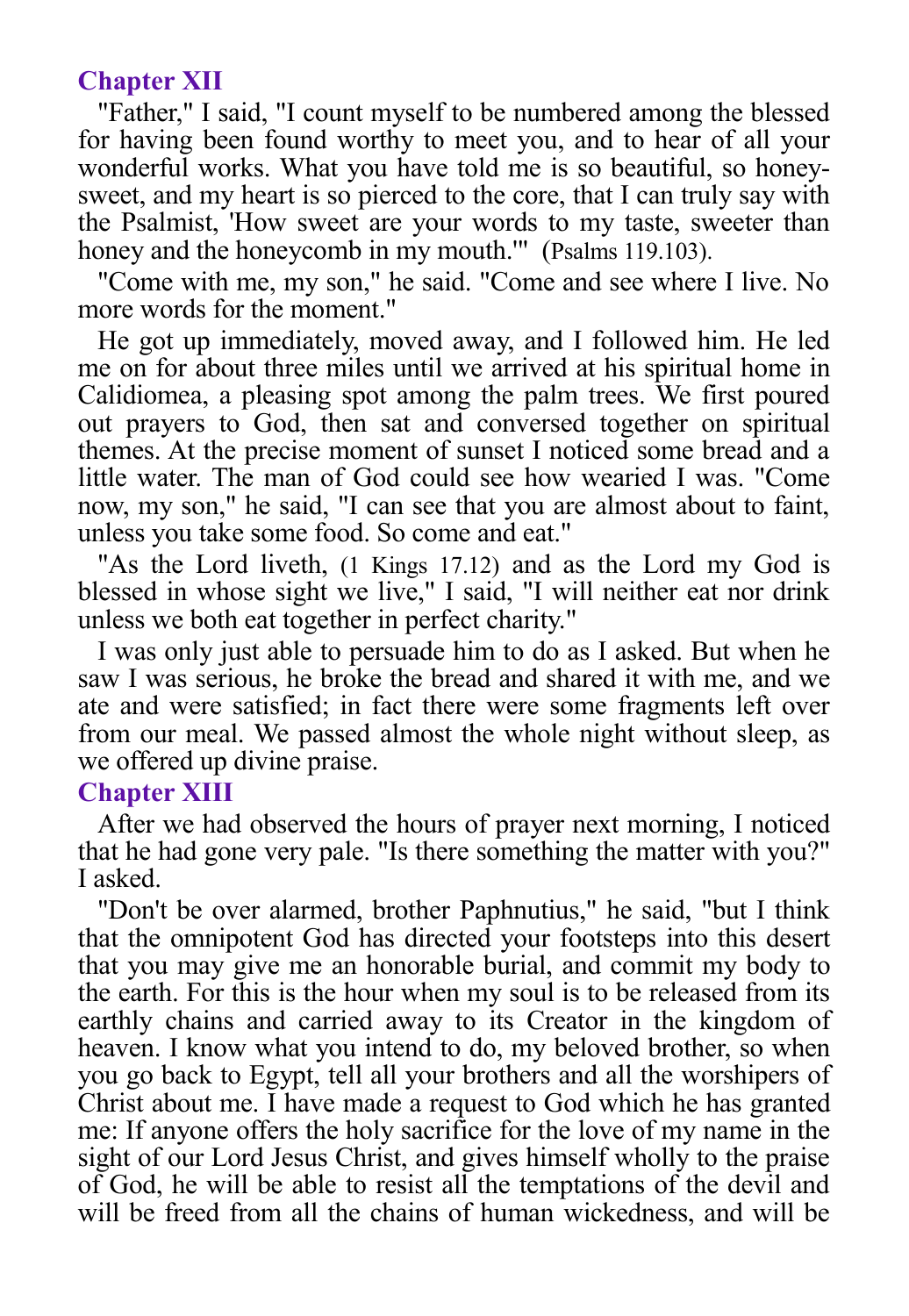able to enjoy the inheritance of the kingdom of heaven with the holy Angels for ever. And anyone who is not authorized to make the offering or who cannot afford to pay for it, let him give an alms to the poor in the name of the Lord and in his honor, and I will pray for him in the sight of God, that he may be found worthy to enjoy the life above in the heavenly realms.

"If there is anyone who cannot offer the sacrifice or give alms, let him offer sweet smelling incense to the Lord our God for love of me, and I will ask that he enjoy perpetual bliss. If has no incense, and no money to offer to God, how should he call upon you so that he will not suffer from the lack of your blessing?"

"If there is any poor person in the desert or in any other place who cannot offer the sacrifice, or give alms or incense, let him arise and stretch out his hands before the Lord and say the *Paternoster*, the Lord's prayer, three times, keeping me firmly in his mind, and let him sing a psalm in the name of the holy Trinity. And I will truly pray for him to the Lord, that he may be found worthy to partake in the life of heaven with all the Saints of God."

#### **Chapter XIV**

I had a further request to make to him. "If you think I am worthy, and if you could find it in your heart to make me a gift, let me have this place to live in after your death."

"No, that cannot be granted you," he said. "God did not guide your journey through this desert, in order for you to find a place to live in, but that you should enjoy the company of the righteous in the desert, and then take pains to tell the world about what you have learnt in the desert. Go back to Egypt. Live there for the rest of your life. Be perfect in good works, and you will enjoy the crown of perpetual glory." **Chapter XV**

In response to what the man of God was saying, I fell down at his feet. "Beloved father," I said, "I know that whatever you ask of God, the Lord will grant you, because of the immense labor of the long struggle that you have endured by disciplining your body for seventy years in the name of the Lord. Grant me the gift of your holy blessing, that I may be like you in virtue, and that my spirit may always be guided by your intercessions, and that I may be found worthy to share with you in the life to come."

"Paphnutius," he replied, "do not worry. The Lord will grant that your desire will stand firm. Stand in faith, act manfully (1 Cor. 16.13), keep your eyes and your mind always on God, keep the commandments, do not be weary in well-doing, grasp hold of eternal life. May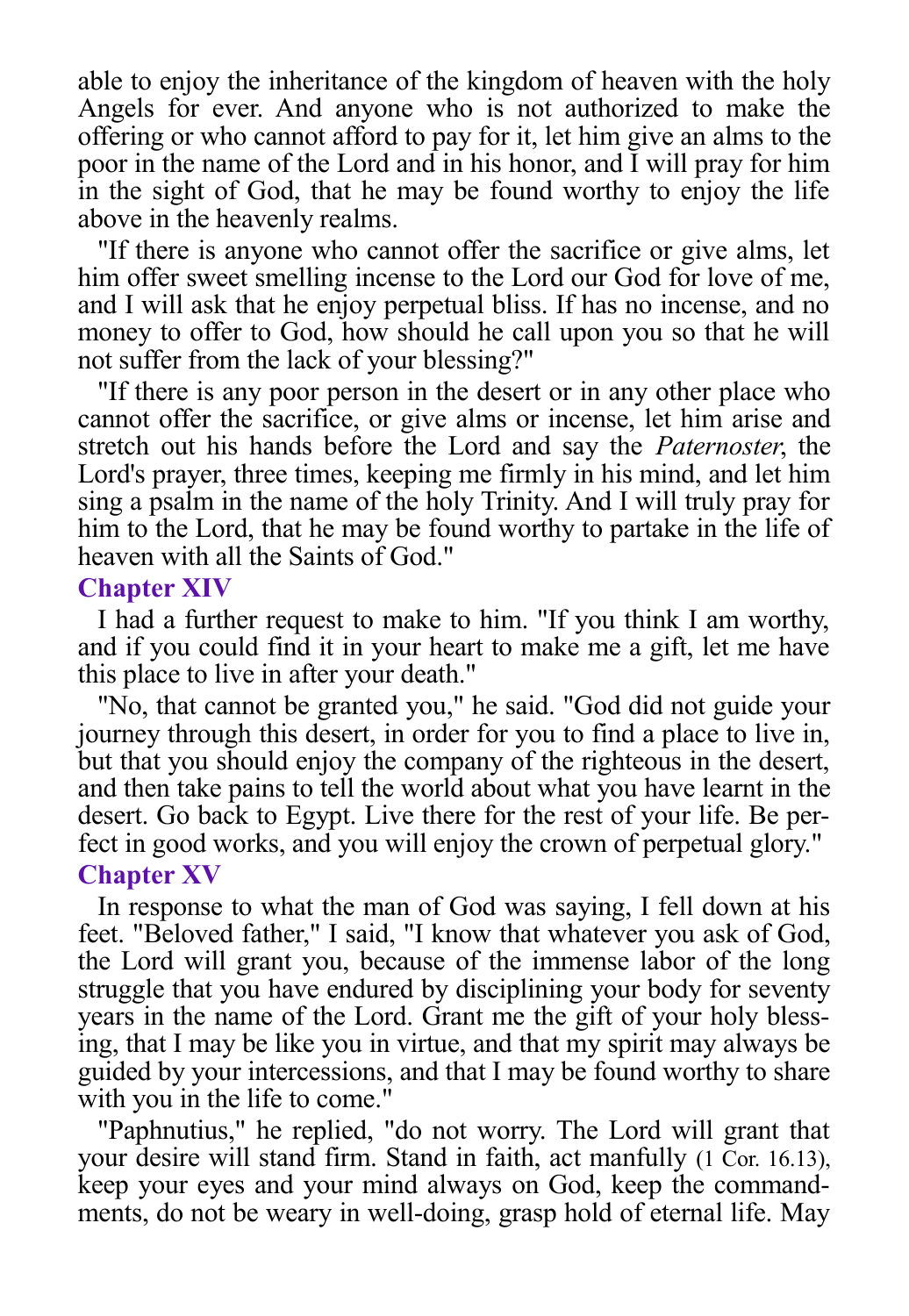the Angels of God protect you, and keep you from every working of wickedness, that you may be found pure and spotless before God in the day of judgment."

Weeping, he prayed to the Lord, bent his knees and said, "Into your hands, O Lord, I commend my spirit." As he said this, a brilliant light surrounded him, and his holy soul left his body in a flash of blinding light. [Probable date, c.400]

# **Chapter XVI**

And I suddenly heard the voice of a multitude of Angels praising God, as the most holy soul of Saint Onuphrius departed, and that angelic song resounded with ineffable joy among all the stars of the universe, while the heavenly armies carried the soul of this distinguished warrior up to heaven. I wept profusely, I groaned inwardly, rivers of tears flowed down, I beat my breast over and over again. I complained in sadness that hardly had I met him, than I was no longer able to enjoy his company.

I tore my tunic in half, keeping half to cover my body and using half in which to wrap his blessed body. I buried him in the natural tomb of a cave in the solid rock. I was alone, I wept afresh. Still weeping, I made as if to enter the cave where he had lived, but as I stood in front of it, it collapsed with a mighty roar, and the palm trees were torn up by the roots and lay prostrate. And then I knew that it was not God's will that I, Paphnutius, should live in that place. I returned to Egypt, and there I told the Church all that I had seen and heard.

The holy Onuphrius died on the eleventh day of June, that is the third day before the Ides. His blessings are with us to this present day, to the praise and glory of our Lord Jesus Christ, to whom be all honor and power unto the ages of ages. Amen.

# **The Life of Antony by Athanasius, Bishop of Alexandria**

NTONY you must know was by descent an Egyptian: his ANTONY you must know was by descent an Egyptian: his<br>
parents were of good family and possessed considerable wealth, and as they were Christians he also was reared in the same Faith. In infancy he was brought up with his parents, knowing nought else but them and his home. But when he was grown and arrived at boyhood, and was advancing in years, he could not endure to learn letters, not caring to associate with other boys; but all his desire was, as it is written of Jacob, to live a plain man at home. With his parents he used to attend the Lord's House, and neither as a child was he idle nor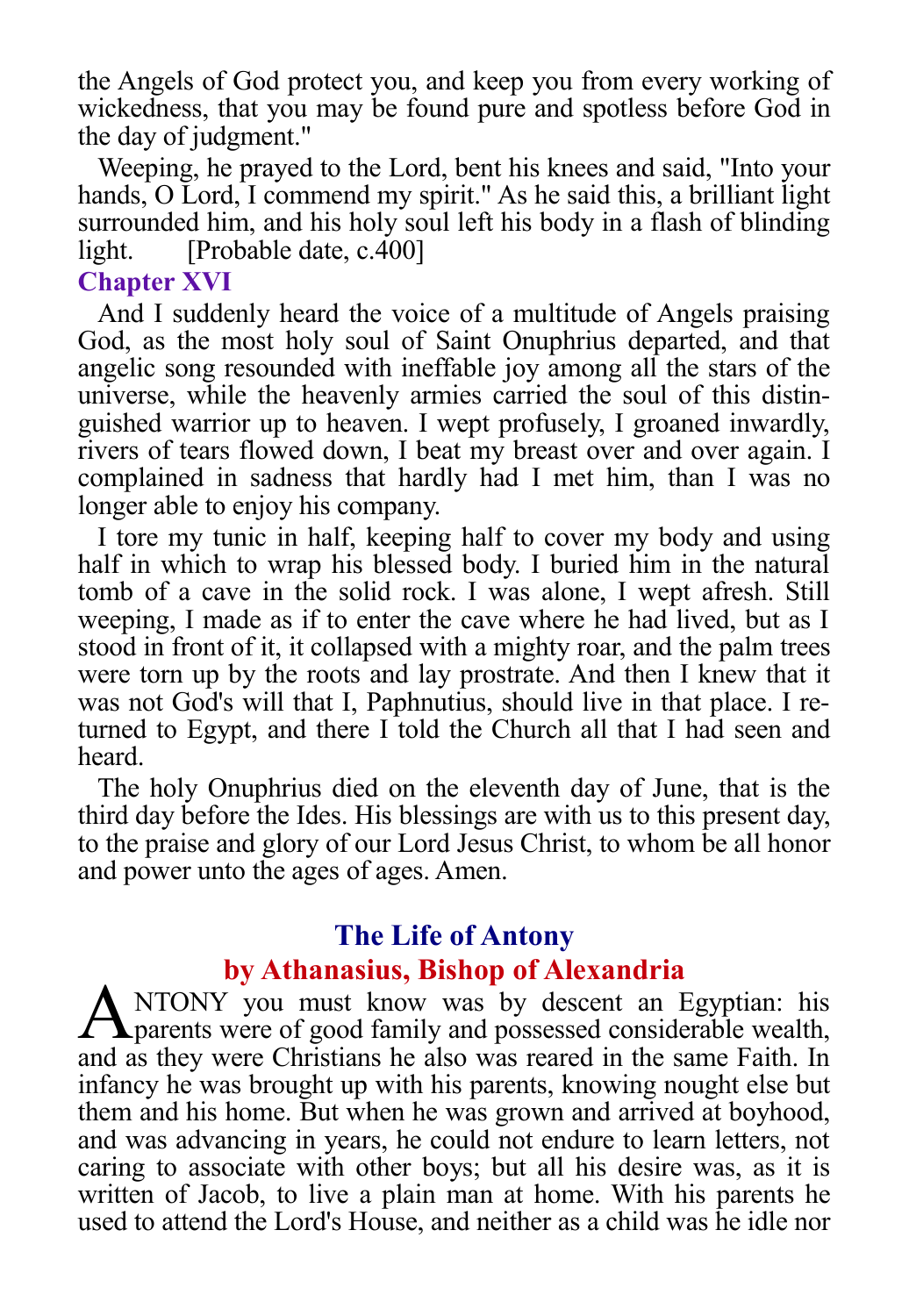when older did he despise them; but was both obedient to his father and mother and attentive to what was read, keeping in his heart what was profitable in what he heard. And though as a child brought up in moderate affluence, he did not trouble his parents for varied or luxurious fare, nor was this a source of pleasure to him; but was content simply with what he found, nor sought anything further.

2. After the death of his father and mother he was left alone with one little sister: his age was about 18 or 20, and on him the care both of home and sister rested. Now it was not six months after the death of his parents, and going according to custom into the Lord's House, he communed with himself and reflected as he walked how the Apostles left all and followed the Savior; and how they in the Acts sold their possessions and brought and laid them at the Apostles' feet for distribution to the needy, and what and how great a hope was laid up for them in heaven. Pondering over these things he entered the church, and it happened the Gospel was being read, and he heard the Lord saying to the rich man, 'If thou wouldst be perfect, go and sell that thou hast and give to the poor; and come follow Me, and thou shalt have treasure in heaven.' Antony, as though God had put him in mind of the Saints, and the passage had been read on his account, went out immediately from the church, and gave the possessions of his forefathers to the villagers--they were 300 acres, productive and very fair --that they should be no more a clog upon himself and his sister. And all the rest that was movable he sold, and having got together much money he gave it to the poor, reserving a little however for his sister's sake.

3. And again as he went into the church, hearing the Lord say in the Gospel. 'Be not anxious for the morrow,' he could stay no longer, but went out and gave those things also to the poor. Having committed his sister to known and faithful virgins, and put her into a convent to be brought up, he henceforth devoted himself outside his house to discipline, taking heed to himself and training himself with patience.

For there were not yet so many monasteries in Egypt, and no monk at all knew of the distant desert; but all who wished to give heed to themselves practiced the discipline in solitude near their own village. Now there was then in the next village an old man who had lived the life of a hermit from his youth up. Antony, after he had seen this man, imitated him in piety. And at first he began to abide in places outside the village: then if he heard of a good man anywhere, like the prudent bee, he went forth and sought him, nor turned back to his own place until he had seen him; and he returned, having got from the good man as it were supplies for his journey in the way of virtue. So dwelling